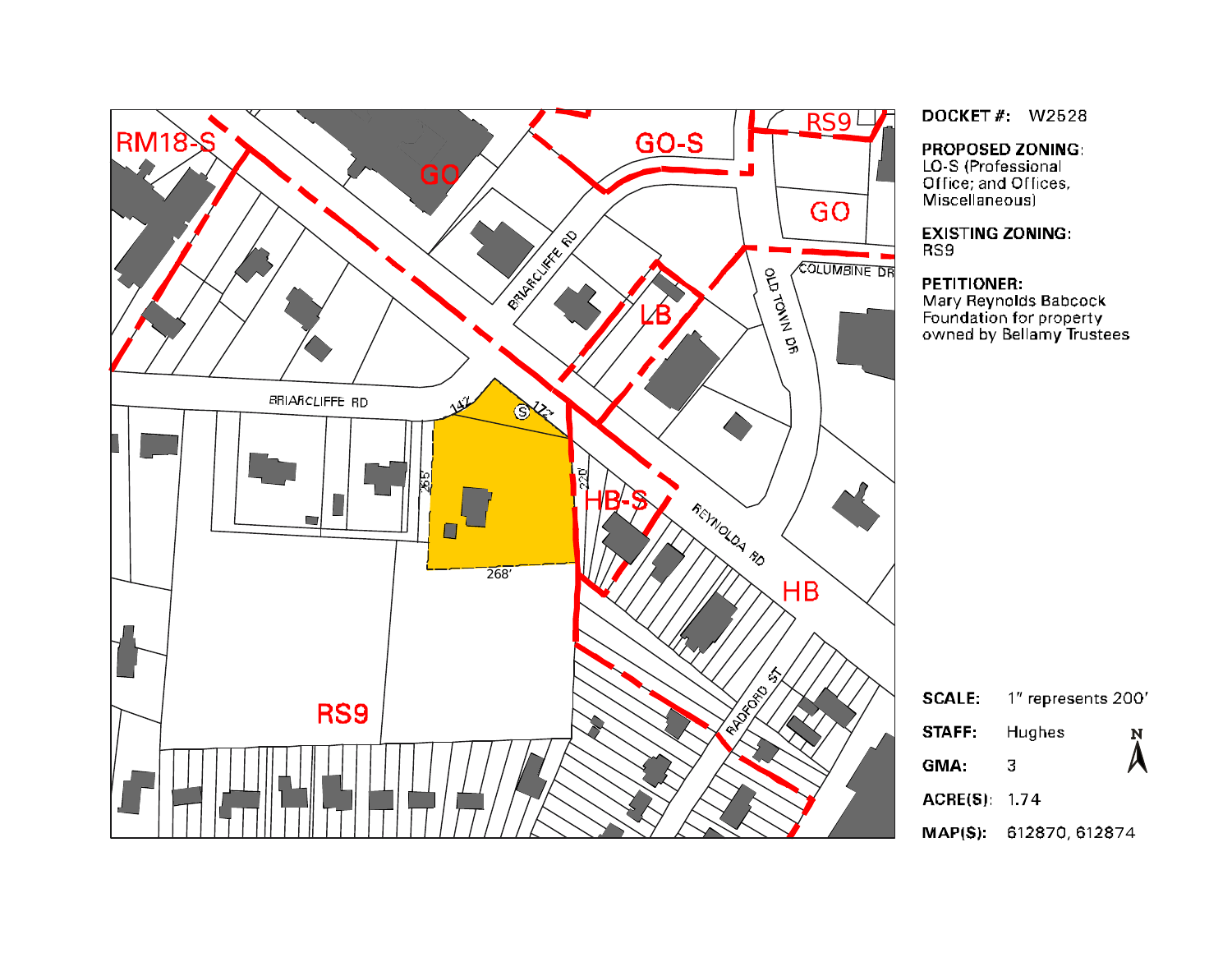February 19, 2002

Mary Reynolds Babcock Foundation for property owned by Bellamy Trustees and Emory A. Thomas 2522 Reynolda Road Winston-Salem, NC 27106

#### RE: ZONING MAP AMENDMENT W-2528

Dear Sirs:

The attached report of the Planning Board to the Board of Aldermen is sent to you at the request of the Aldermen. You will be notified by the City Secretary's Office of the date on which the Aldermen will hear this petition.

Sincerely,

A. Paul Norby, AICP Director of Planning

pc: City Secretary's Office, P.O. Box 2511, Winston-Salem, NC 27102 Doug Stimmel, Stimmel Associates, P.A., 305 W. Fourth Street, Suite 1-A, Winston-Salem, NC 27101 Steven W. Wregl, 5866 Poplar Lane, Pfafftown, NC 27040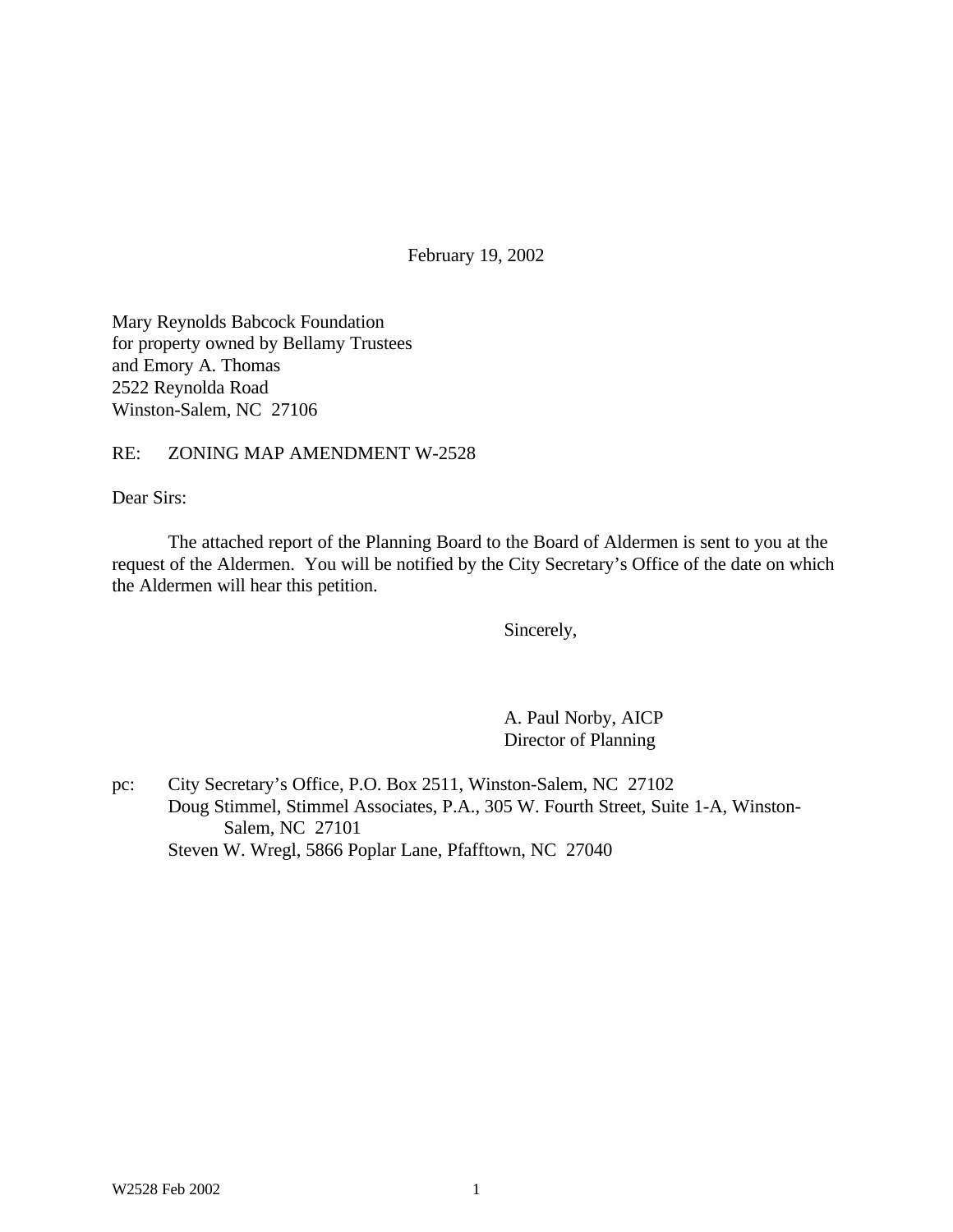# **ACTION REQUEST FORM**

**DATE**: February 19, 2002 **TO**: The Honorable Mayor and Board of Aldermen **FROM**: A. Paul Norby, AICP, Director of Planning

### **BOARD ACTION REQUEST**:

Request for Public Hearing on zoning map amendment of Mary Reynolds Babcock Foundation for property owned by Bellamy Trustees and Emory A. Thomas

#### **SUMMARY OF INFORMATION**:

Zoning map amendment of Mary Reynolds Babcock Foundation for property owned by Bellamy Trustees and Emory A. Thomas from RS-9 to LO-S (Professional Office; and Offices, Miscellaneous): property is located on the southeast corner of Reynolda Road and Briarcliffe Road (Zoning Docket W-2528).

# **PLANNING BOARD ACTION**:

| <b>MOTION ON PETITION: FOR APPROVAL</b> |                 |
|-----------------------------------------|-----------------|
| FOR:                                    | UNANIMOUS       |
| <b>AGAINST:</b>                         | <b>NONE</b>     |
| <b>SITE PLAN ACTION:</b>                | <b>CONFORMS</b> |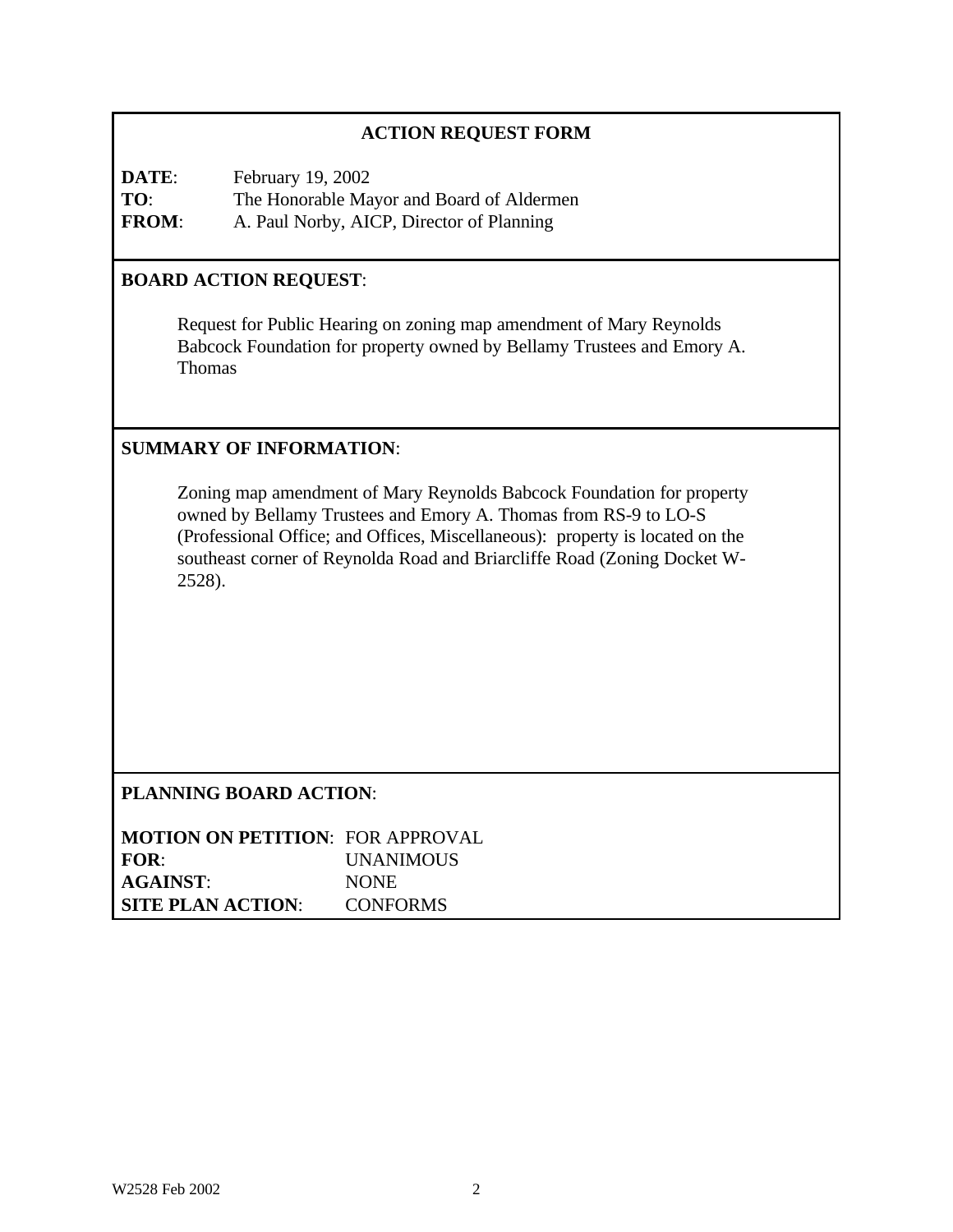#### CITY ORDINANCE - SPECIAL USE

Zoning Petition of Mary Reynolds Babcock Foundation for property owned by Bellamy Trustees and Emory A. Thomas, Docket W-2528

AN ORDINANCE AMENDING THE WINSTON-SALEM CITY ZONING ORDINANCE AND THE OFFICIAL ZONING MAP OF THE CITY OF WINSTON-SALEM, N.C.

\_\_\_\_\_\_\_\_\_\_\_\_\_\_\_\_\_\_\_\_\_\_\_\_\_\_\_\_\_\_\_\_\_

BE IT ORDAINED by the Board of Aldermen of the City of Winston-Salem as follows:

Section 1. The Winston-Salem City Zoning Ordinance and the Official Zoning Map of the

City of Winston-Salem, N.C. are hereby amended by changing from RS-9 to NO-S (Professional

Office; and Offices, Miscellaneous) the zoning classification of the following described property:

BEGINNING at a point, said point being located in the southwestern right-of-way of Reynolda Road, said point also being located south 48° 38' 24" east 23.27 feet from a new iron pipe at the southern margin of the intersection of Reynolda Road and Briarcliffe Road, and commencing the following courses and distances: south  $48^{\circ}$  38' 24" east 207.38 feet to a concrete right-of-way monument; thence south  $04^{\circ}$  57' 25" west 220.29 feet with the western line of a subdivision as shown on the map of the Davis property as recorded in Plat Book 12, Page 41 in the Office of the Register of Deeds of Forsyth County, North Carolina, to a new iron pipe set in said line; thence north  $85^{\circ}$  07' 15" west 267.58 feet along a new line to a new iron pipe set; thence north  $04^{\circ}$  52' 45" east 50.00 feet to an existing iron rod, said rod being the southeast corner of the Thomas property as referenced in Deed Book 2055, Page 2708 in the above stated Office of the Register of Deeds; thence with the eastern line of the Thomas property, north  $04^{\circ}$  52' 45" east 214.73 feet to a point in the old right-of-way of Briarcliffe Road as shown on the subdivision map of the Emory A. Thomas Estate as recorded in Plat Book 16, Page 51 in the above stated Office of the Register of Deeds; thence with the old right-of-way line south  $84^{\circ}$  29' 23" east 43.71 feet to a point, thence north  $40^{\circ}$  46' 37" east 97.94 feet to a point in the southwestern right-of-way of Reynolda Road, being the point and place of BEGINNING. The parcel described herein contains 1.744 acres, more or less.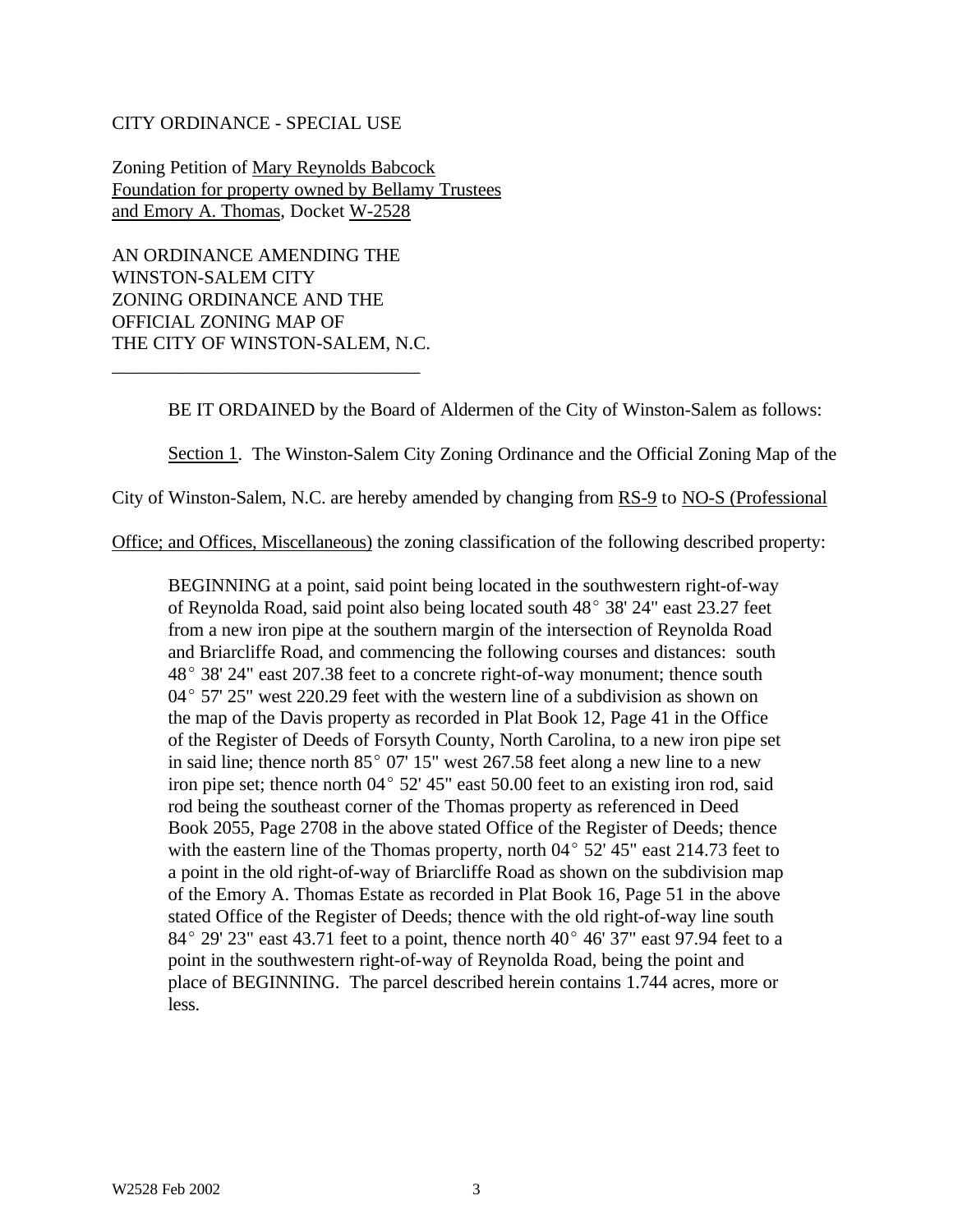Section 2. This Ordinance is adopted after approval of the site plan entitled Mary

Reynolds Babcock Foundation and identified as Attachment "A" of the Special Use District Permit issued by the Board of Aldermen the \_\_\_\_\_\_ day of \_\_\_\_\_\_\_\_\_\_\_\_\_\_\_\_, to Mary Reynolds Babcock Foundation for property owned by Bellamy Trustees and Emory A. Thomas.

Section 3. The Board of Aldermen hereby directs the issuance of a Special Use District Permit pursuant to the Zoning Ordinance of the *Unified Development Ordinances* for a development to be known as Mary Reynolds Babcock Foundation. Said Special Use District Permit and site plan with associated documents are attached hereto and incorporated herein.

Section 4. This Ordinance shall be effective from and after its adoption.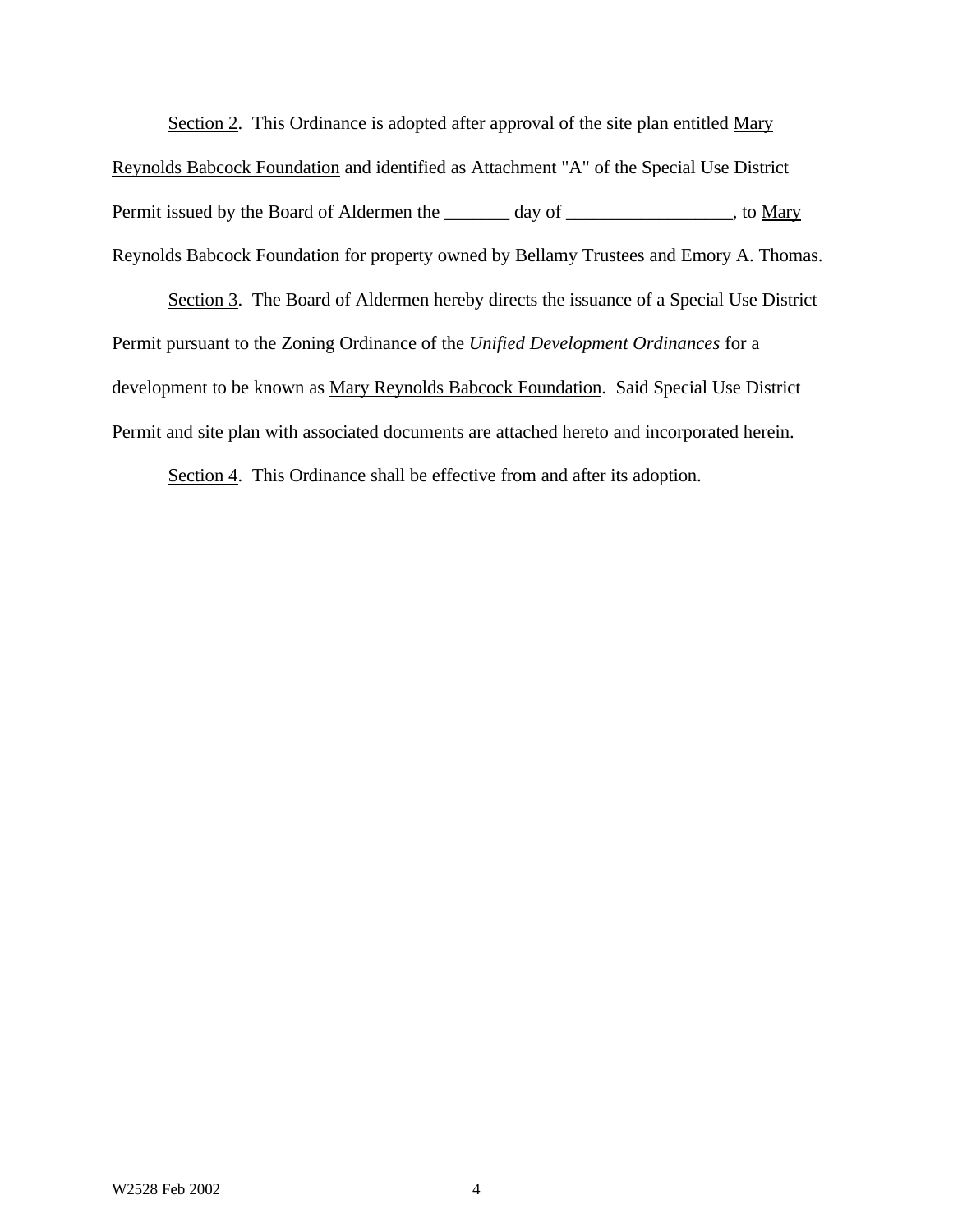#### CITY - SPECIAL USE DISTRICT PERMIT

### SPECIAL USE DISTRICT PERMIT

Issued by the Board of Aldermen

of the City of Winston-Salem

The Board of Aldermen of the City of Winston-Salem issues a Special Use District Permit

for the site shown on the site plan map included in this zoning petition of Mary Reynolds Babcock

Foundation for property owned by Bellamy Trustees and Emory A. Thomas, (Zoning Docket W-

2528). The site shall be developed in accordance with the plan approved by the Board and

bearing the inscription: "Attachment A, Special Use District Permit for LO-S (Professional

Office; and Offices, Miscellaneous), approved by the Winston-Salem Board of Aldermen the

 $\Box$  day of  $\Box$   $\Box$   $\Box$   $\Box$   $\Box$   $\Box$   $\Box$  and signed, provided the property is

developed in accordance with requirements of the LO-S zoning district of the Zoning Ordinance

of the *Unified Development Ordinances*, the Erosion Control Ordinance, and other applicable

laws, and the following additional conditions be met:

#### C **PRIOR TO ISSUANCE OF GRADING PERMITS**

a. Existing trees shown on the site plan to remain shall be cordoned off.

# C **PRIOR TO THE ISSUANCE OF OCCUPANCY PERMITS**

- a. Negative access easements shall be shown on the site plan along Reynolda Road.
- b. Type II bufferyard shall be installed as shown on the site plan.

# C **OTHER REQUIREMENTS**

a. Signage shall be limited to one (1) freestanding sign at the driveway on Reynolda Road and one (1) freestanding sign at the driveway on Briarcliffe Road. The sign on Reynolda Road shall be limited to monument type with a maximum height of five (5) feet and a maximum copy area of thirty-six (36) square feet. The sign at the driveway on Briarcliffe Road shall be limited to a monument type with a maximum height of five (5) feet and a maximum copy area of six (6) square feet.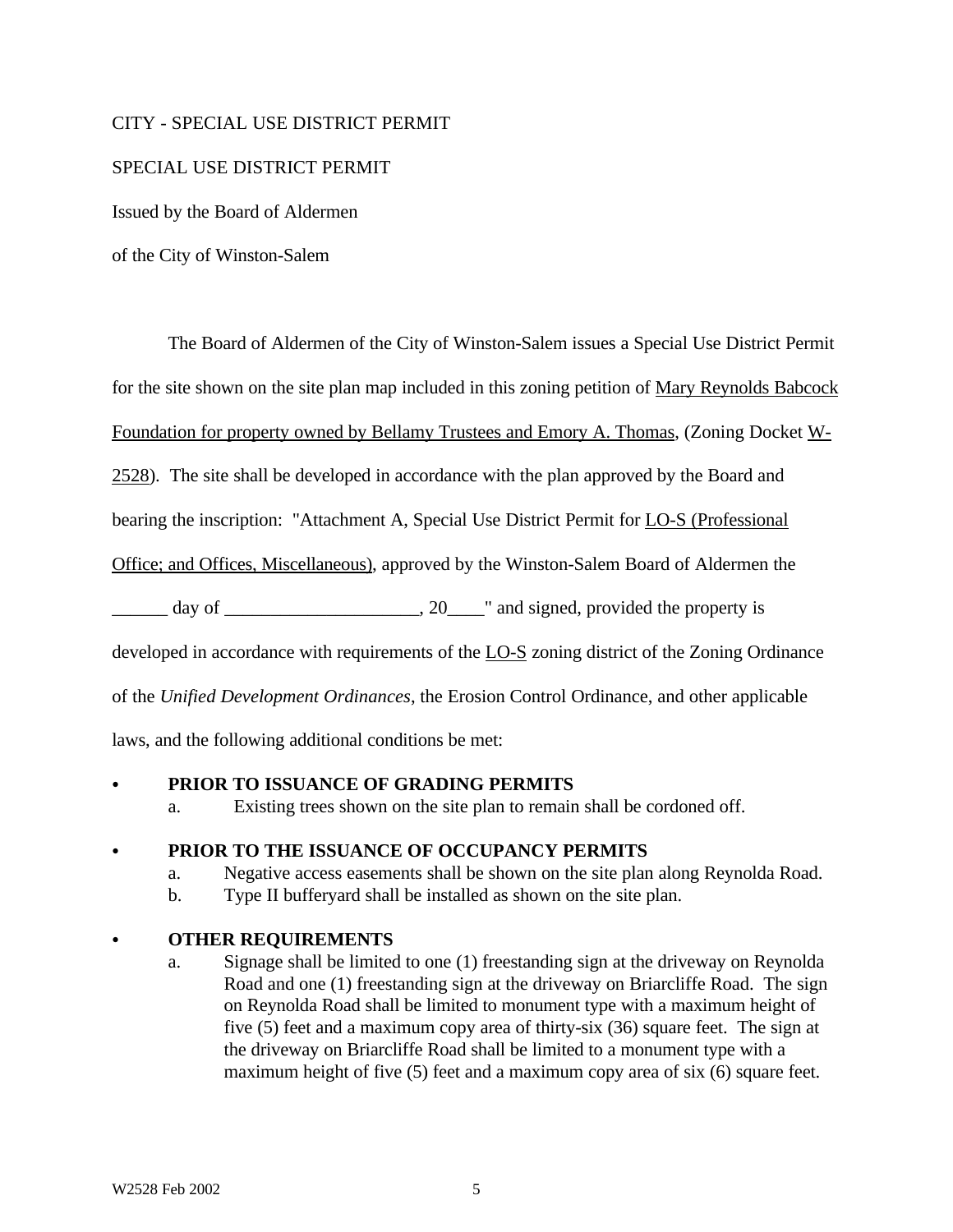### **ZONING STAFF REPORT**

| <b>DOCKET</b> # $W-2528$<br><b>STAFF:</b> | <b>Suzy Gallaway</b>                                                                                       |
|-------------------------------------------|------------------------------------------------------------------------------------------------------------|
|                                           | Petitioner(s): Mary Reynolds Babcock Foundation<br>Ownership: Jane T. Bellamy Trustees and Emory A. Thomas |

#### **REQUEST**

| From: | RS-9 Residential Single Family District; minimum lot size 9,000 sf             |
|-------|--------------------------------------------------------------------------------|
| To:   | LO-S Limited Office District (Professional Office; and Offices, Miscellaneous) |

Both general and special use district zoning were discussed with the applicant(s) who decided to pursue the zoning as requested.

Acreage: 1.74 acres

### **LOCATION**

Street: Southeast corner of Reynolda Road and Briarcliffe Road. Jurisdiction: City of Winston-Salem. Ward: Northwest.

#### **SITE PLAN**

Proposed Use: Professional Office; and Offices, Miscellaneous. Square Footage: 5,787 square feet. Building Height: 2.5 story. Parking: Required: 19; proposed: 19. Bufferyard Requirements: 15 foot type II along residential zoning. Vehicular Use Landscaping Standards Requirements: UDO Standards apply.

#### **PROPERTY SITE/IMMEDIATE AREA**

Existing Structures on Site: 2.5 story single family structure. Adjacent Uses:

| Northeast - | Restaurant, zoned LB and HB.     |
|-------------|----------------------------------|
| East -      | Medical Office, zoned HB-S.      |
| South -     | Vacant RS-9 property.            |
| West -      | Single family homes, zoned RS-9. |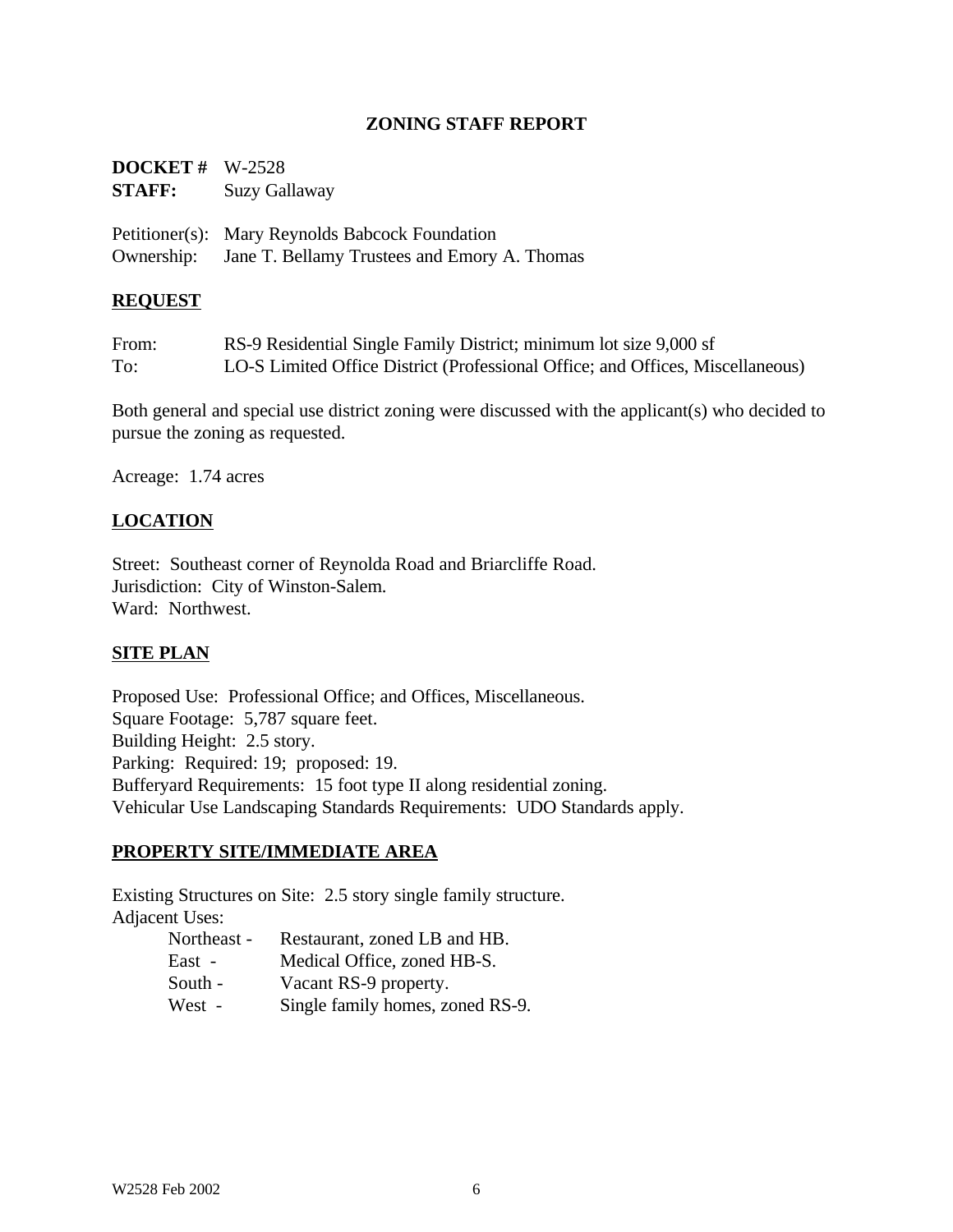### **GENERAL AREA**

Character/Maintenance: Well-maintained single family homes and commercial uses. Development Pace: Moderate.

### **PHYSICAL FEATURES/ENVIRONMENTAL REVIEW**

- Impact on Existing Features: Current structure would be utilized and large trees would remain, little impact on existing features except the parking, driveway, and signage.
- Topography: The property slopes from the north towards the south-southeast with a change in elevation from 900 to 880. There is an existing drainage channel along the southeastern portion of the site.

Vegetation/habitat: The southeastern portion of the site is heavily vegetated.

Natural Heritage Sites: The subject property is approximately one-half (1/2) mile southwest of Historic Bethabara and is approximately one (1) mile east of the Mill Creek wetlands.

# **TRANSPORTATION**

Direct Access to Site: Reynolda Road; Briarcliffe Road.

Street Classification: Reynolda Road - major thoroughfare; Briarcliffe Road - collector. Average Daily Traffic Count/Estimated Capacity at Level of Service D (Vehicles per Day):

Reynolda Road between Fairlawn Drive and Yadkinville Road = 30,000/30,400 Trip Generation/Existing Zoning: RS-9

1.74 x 43,560/9,000 = 8 units x 9.57 (SFR Trip Rate) = 76 trips per day

Trip Generation/Proposed Zoning: LO-S

 $5,787/1,000 = 11.01$  (General Office Trip Rate) = 63 trips per day

Sidewalks: East side of Reynolda Road.

Transit: Route 16 along Reynolda Road and Fairlawn Drive (southeast of site). Route 44 along Reynolda Road and Old Town Road (north of site).

# **HISTORY**

Relevant Zoning Cases:

- 1. W-2407; GO to LB; approved August 7, 2000; north side of Reynolda Road west of Oldtown Drive and east of Briarcliffe Road; 0.61 acre; Planning Board and staff recommended approval.
- 2. W-2395; HB-S to HB-S (Multiple Uses); approved June 5, 2000; southwest side of Reynolda Road between Oldtown Drive and Briarcliffe Road; 0.52 acre; Planning Board and staff recommended approval.
- 3. W-2271; RS-9 to HB; approved December 7, 1998; southeast side of Radford Street southwest of Reynolda Road; 0.30 acre; Planning Board and staff recommended approval.
- 4. W-2066; LO-S (Office) to NB-S (Arts and Crafts Studio; and Professional Office); approved July 15, 1996; east side of Reynolda Road between Ferncliffe Drive and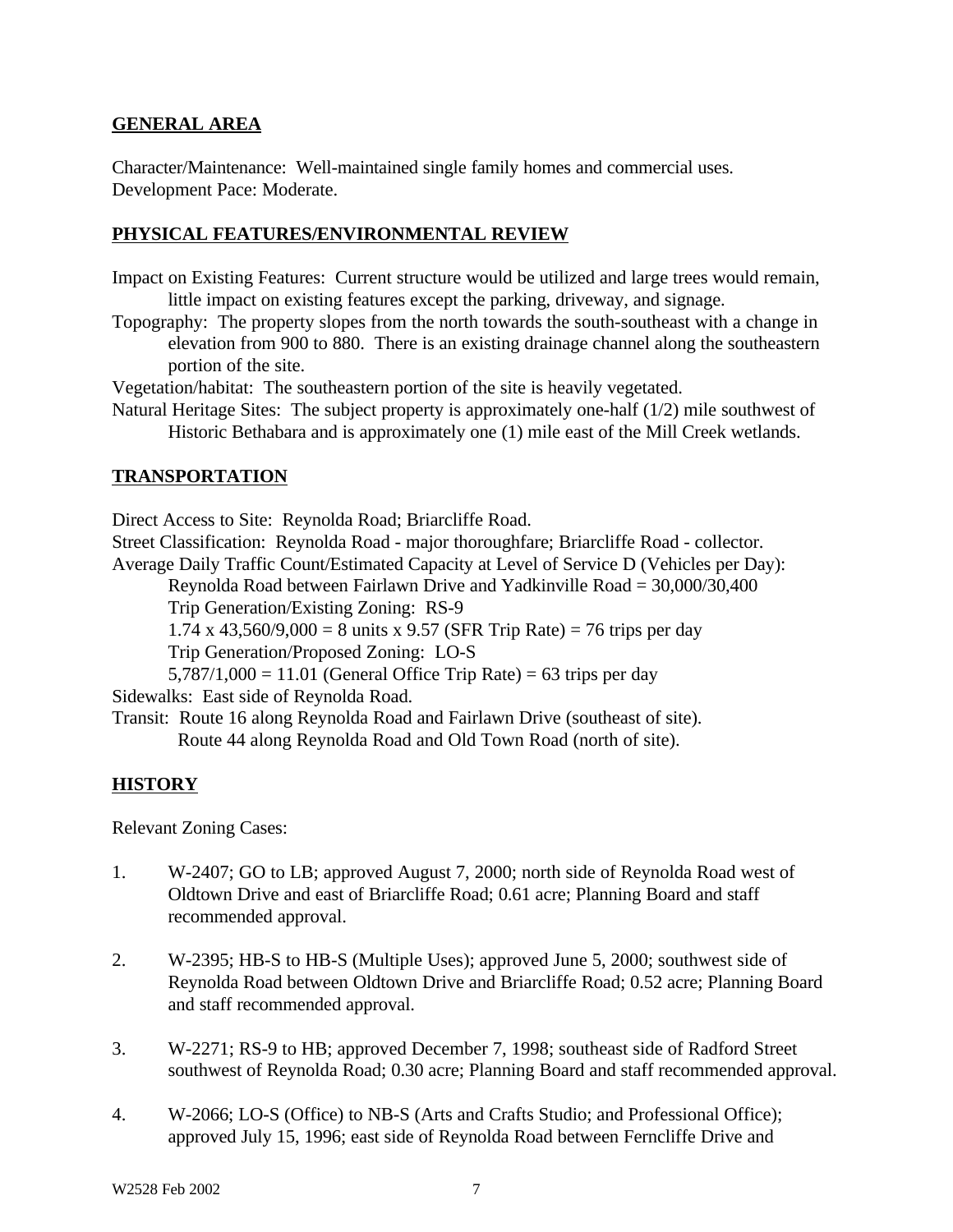Fairlawn Drive; 0.46 acre; Planning Board and staff recommended approval.

# **CONFORMITY TO PLANS**

GMP Area (*Legacy*): Suburban Neighborhoods (GMA 3).

Relevant Comprehensive Plan Recommendation(s): The policies in *Legacy* encourage location of nonresidential uses, including neighborhood office, within residentially designated areas, when those uses are compatible with the surrounding neighborhood, area plans, zoning ordinances, and other local controls.

Area Plan/Development Guide: *Polo-Reynolda Area Plan* (1985).

Relevant Development Guide Recommendation(s): The subject property was already developed as a residential use when the area plan was completed. The recommended use for this site in the area plan is to continue as residential property.

# **ANALYSIS**

The petitioner is requesting to rezone 1.74 acres from RS-9 to LO-S (Professional Offices; and Offices, Miscellaneous). The single family structure on the site and existing trees would be retained. RS-9 zoning classification does not allow the office uses desired by the petitioner, therefore a rezoning is being sought.

The proposed request and submitted site plan offer an opportunity to preserve the character of the area while providing an adaptive reuse of the structure and property. This site is at a difficult location with unusual orientation. It faces Reynolda Road at an angle, not quite orienting itself to either Reynolda Road nor to the Town and Country subdivision. It is adjacent to, and across from commercial and office uses far more intense than what is proposed for this site. The low intensity of the proposal in combination with the adaptive reuse serves as a transition to the adjacent residential neighborhood while providing relief from the pressures of being on the edge of the commercial area.

The policies in *Legacy* encourage location of nonresidential uses, including neighborhood office within residentially designated areas. The subject proposal includes many elements of the NO zoning district such as parking in the rear, a small sign on Briarcliffe Road and retention of the single family structure. Because the NO District only allows up to 4,000 square foot buildings and the existing house is larger than that, LO-S zoning was applied for.

The proposal does not comply with the *Polo-Reynolda Area Plan*, as the plan was adopted after the site had already been developed as a residential use and commercial and office had not extended this far northwest on Reynolda Road.

There is some difficulty locating a 5-foot monument sign along Reynolda Road as there is a steep incline up toward the thoroughfare. Staff has indicated to the petitioner that a pole-type sign is not appropriate and recommends the monument sign.

The petitioner has carefully designed this project to impact the adjacent neighborhood as little as possible. An office use at this site utilizing the existing structure is an adaptive reuse and a good transition between the commercial and residential uses adjacent to the site. With the proposed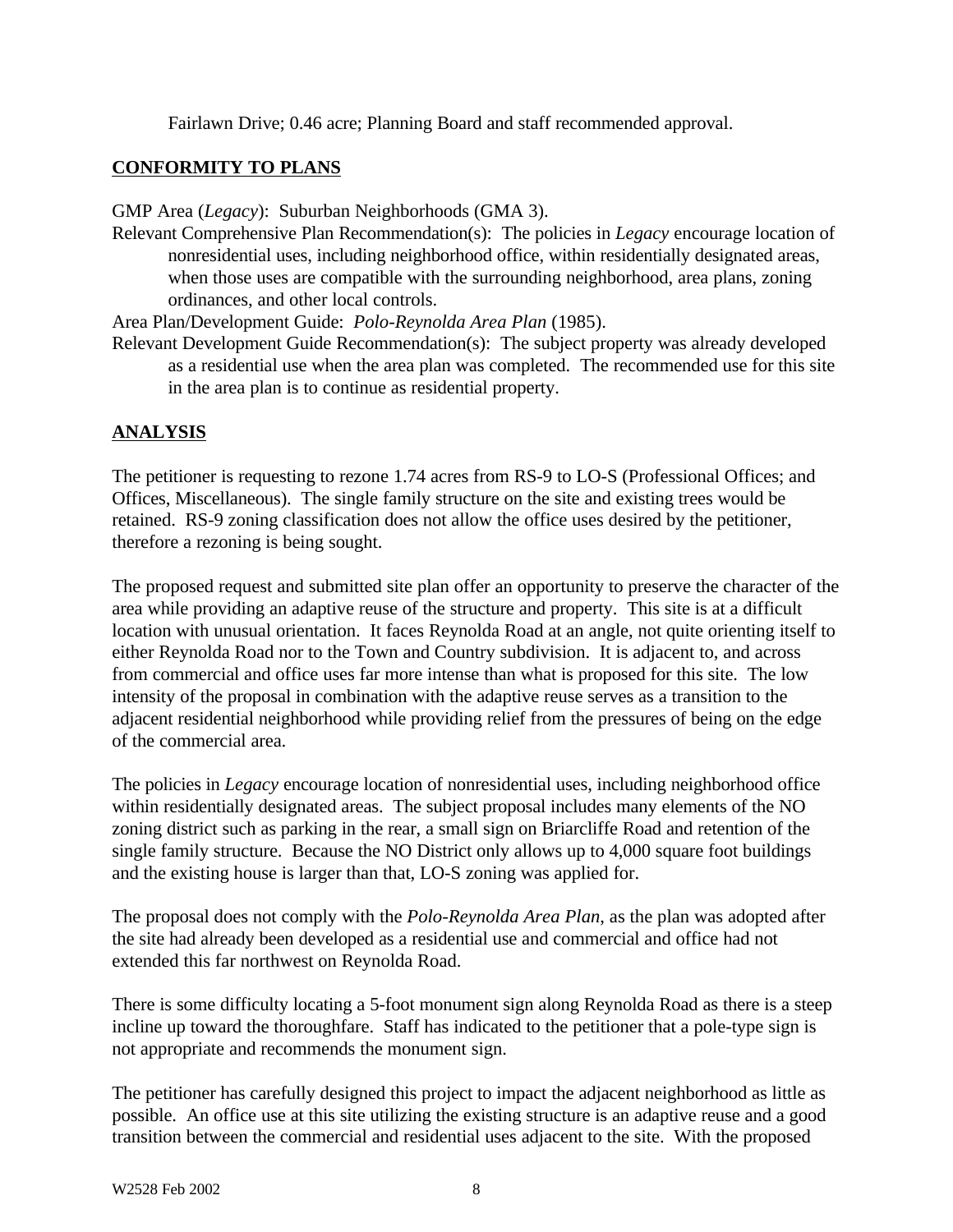site plan design, the site will continue to serve as an attractive entryway into the Town and Country neighborhood.

### **FINDINGS**

- 1. The petitioner is requesting to rezone 1.74 acres from RS-9 to LO-S (Professional Offices; and Offices, Miscellaneous).
- 2. The single family structure on the site and existing trees would be retained.
- 3. This site is at a difficult location with unusual orientation.
- 4. The low intensity of the proposal in combination with the adaptive reuse provides an adequate transition to the adjacent residential neighborhood.
- 5. The petitioner has carefully designed this project to impact the adjacent neighborhood as little as possible.

# **STAFF RECOMMENDATION**

#### Zoning: **APPROVAL**.

Site Plan: Staff certifies that **the site plan meets all code requirements**, and recommends the following conditions:

### PRIOR TO ISSUANCE OF GRADING PERMITS

a. Existing trees shown on the site plan to remain shall be cordoned off.

# PRIOR TO THE ISSUANCE OF OCCUPANCY PERMITS

- a. Negative access easements shall be shown on the site plan along Reynolda Road.
- b. Type II bufferyard shall be installed as shown on the site plan.

# C **OTHER REQUIREMENTS**

a. Signage shall be limited to one (1) freestanding sign at the driveway on Reynolda Road and one (1) freestanding sign at the driveway on Briarcliffe Road. The sign on Reynolda Road shall be limited to monument type with a maximum height of five (5) feet and a maximum copy area of thirty-six (36) square feet. The sign at the driveway on Briarcliffe Road shall be limited to a monument type with a maximum height of five (5) feet and a maximum copy area of six (6) square feet.

Philip Doyle was excused from consideration of this request due to a potential conflict of interest.